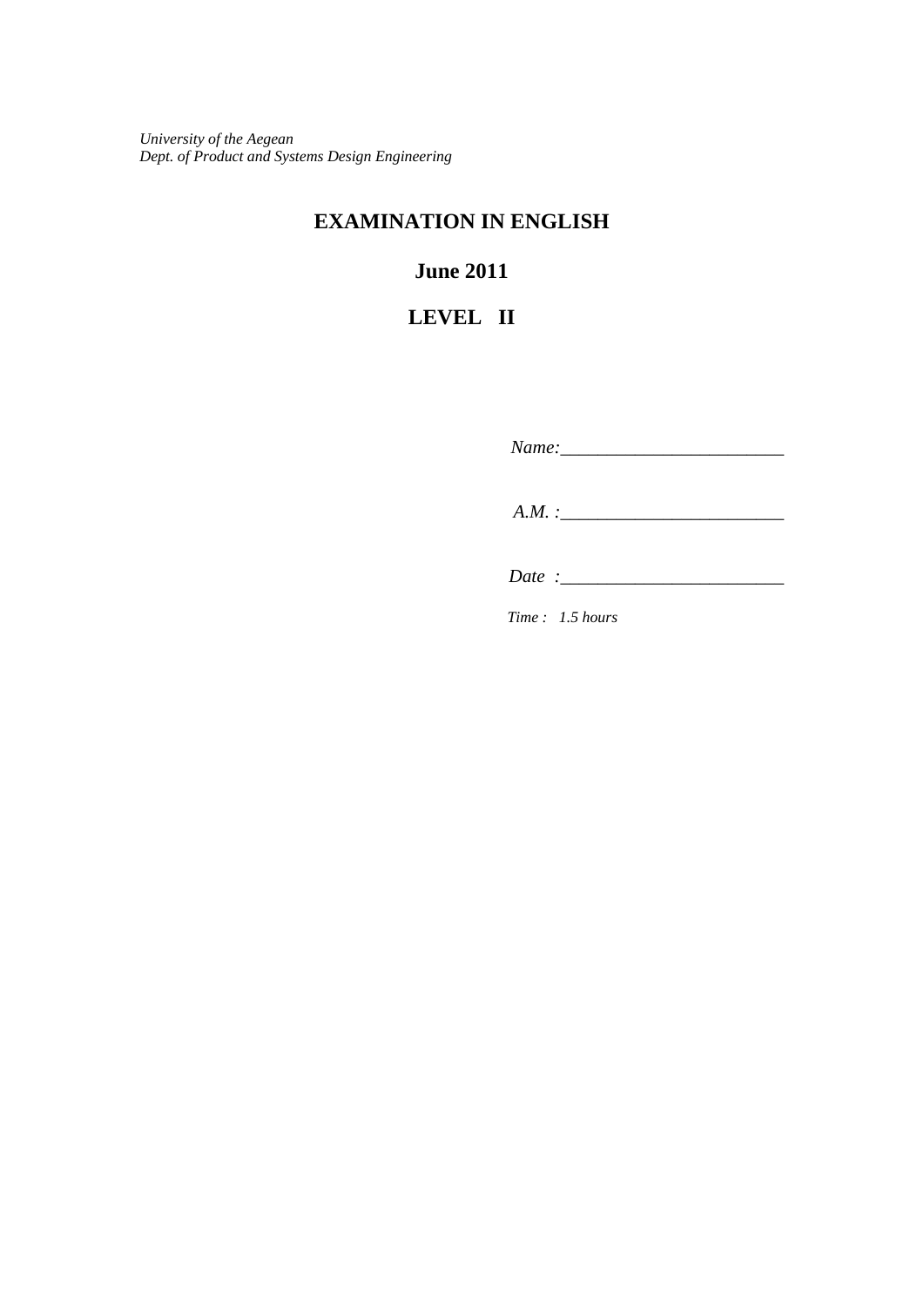## **A. Read the text below about P. Fernandez, a bike designer, and answer the**  *questions* **that follow in your own words, as briefly as possible.**

## **Pedro Fernandez: Bike Maker**

*When I choose a material for a bike frame, I have to think about the properties of the material. How elastic is it? If you bend or stretch it, will it go back to its original shape? If it does, it has high elasticity. How strong is it? There are two kinds of strength. The first is how much force you need to bend it to a point where it can't go*  back to its original shape. The second is the amount of force you need to break it.

*Steel is the least expensive choice. There's a wide range of standard gauge tubes available. It's strong and it has good elasticity but it's heavy.* 

*Aluminium is light and strong but it's flexible. The more it bends, the quicker it breaks. So aluminium bike frames use large diameter tubes. That limits the amount of bending.* 

*Titanium has a great strength-to-weight ratio. It's got good elasticity so when it bends it tends to return to its original shape. It's corrosion-resistant so you don't need to paint it. But it's expensive - fifteen times the price of steel!* 

*The professionals use carbon fibre. It's very light and it's very strong. You can shape it any way you like. But carbon-fibre frames are hand-made so they're very expensive.* 

1. Why are large diameter tubes used if a bike is made of aluminium?

\_\_\_\_\_\_\_\_\_\_\_\_\_\_\_\_\_\_\_\_\_\_\_\_\_\_\_\_\_\_\_\_\_\_\_\_\_\_\_\_\_\_\_\_\_\_\_\_\_\_\_\_\_\_\_\_\_\_

\_\_\_\_\_\_\_\_\_\_\_\_\_\_\_\_\_\_\_\_\_\_\_\_\_\_\_\_\_\_\_\_\_\_\_\_\_\_\_\_\_\_\_\_\_\_\_\_\_\_\_\_\_\_\_\_\_\_

2. Is titanium a strong and heavy metal?

**[N.B.: Mere copying of part(s) of the text will NOT take ANY credits!! Also, any irrelevant or unnecessary information in your answer will be penalized!]**

#### **B. Fill in the blanks in the following sentences with** *a suitable word or phrase* **from the text above in the right form.**

- 1. It snowed so heavily last week that several branches had been torn from the trees by the snow.
- 2. These trousers are available in a wide of colours.
- 3. The of female to male students in our Department is 2:1.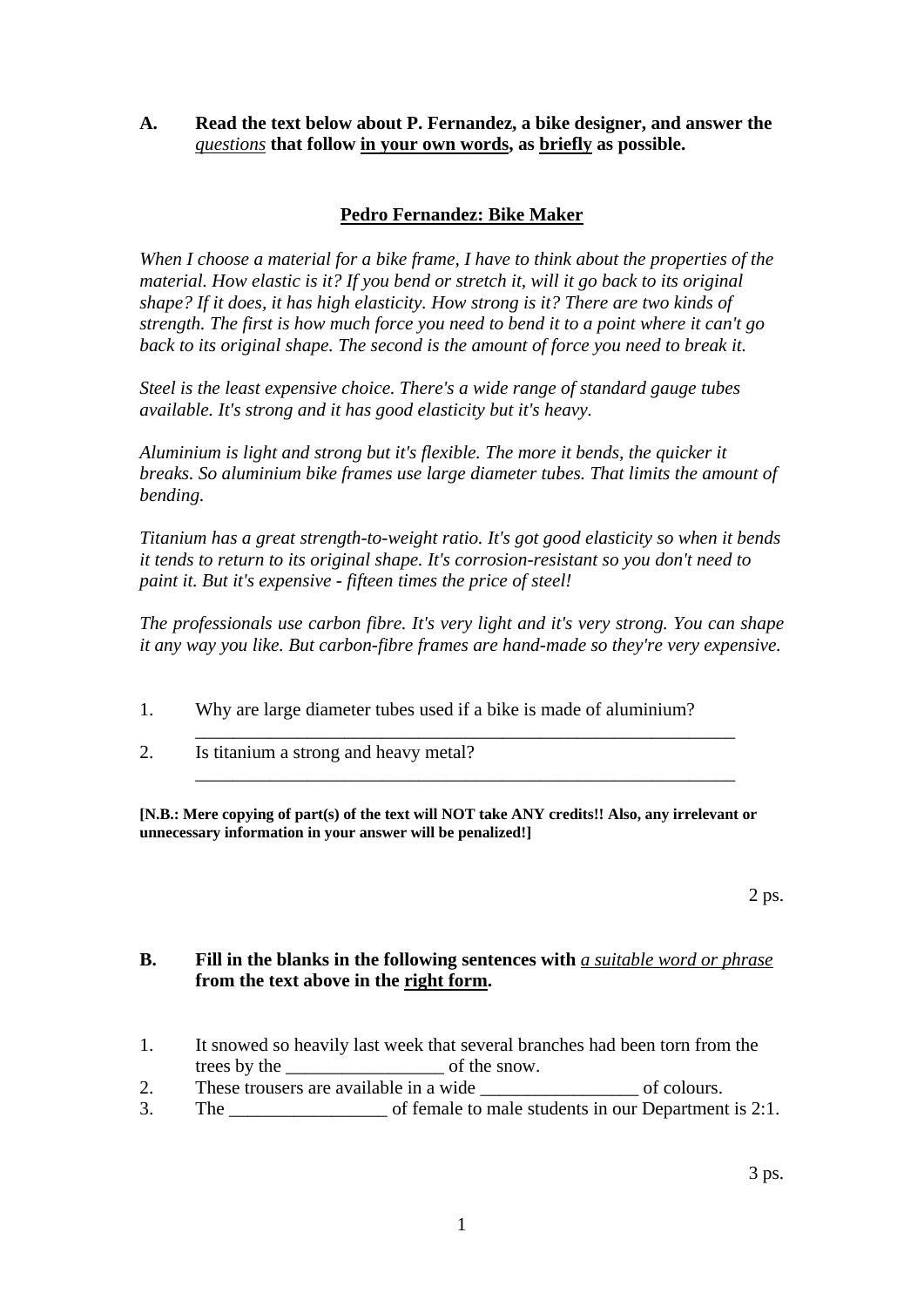## **C. Find a suitable** *word or phrase* **in the text above for the definitions below.**

1. [n.] The gradual destruction of metal by the effect of water, chemicals, etc:

 $\overline{\phantom{a}}$  ,  $\overline{\phantom{a}}$  ,  $\overline{\phantom{a}}$  ,  $\overline{\phantom{a}}$  ,  $\overline{\phantom{a}}$  ,  $\overline{\phantom{a}}$  ,  $\overline{\phantom{a}}$  ,  $\overline{\phantom{a}}$  ,  $\overline{\phantom{a}}$  ,  $\overline{\phantom{a}}$  ,  $\overline{\phantom{a}}$  ,  $\overline{\phantom{a}}$  ,  $\overline{\phantom{a}}$  ,  $\overline{\phantom{a}}$  ,  $\overline{\phantom{a}}$  ,  $\overline{\phantom{a}}$ 

\_\_\_\_\_\_\_\_\_\_\_\_\_\_\_\_\_\_\_\_\_\_\_\_\_\_\_\_\_\_\_

\_\_\_\_\_\_\_\_\_\_\_\_\_\_\_\_\_\_\_\_\_\_\_\_\_\_\_\_\_\_\_

- 2. [n.] The supporting structure of a piece of furniture , a building, a vehicle, etc. which gives its shape:
- 3. [n.] A quality, characteristic or power that a substance, material, plant, etc. has:

**D. Look at the diagram of a vacuum pump and give the appropriate** *terms*  **for part numbers: 7, 11, 17 with the help of the definitions below.** 



- 1. [no.7] A wheel or set of wheels over which sth. like a rope, chain or other is pulled in order to lift or lower heavy objects:
- 2. [no.11] A long hollow pipe made of metal, plastic, liquids or gases to go through:

 $\overline{\phantom{a}}$  ,  $\overline{\phantom{a}}$  ,  $\overline{\phantom{a}}$  ,  $\overline{\phantom{a}}$  ,  $\overline{\phantom{a}}$  ,  $\overline{\phantom{a}}$  ,  $\overline{\phantom{a}}$  ,  $\overline{\phantom{a}}$  ,  $\overline{\phantom{a}}$  ,  $\overline{\phantom{a}}$  ,  $\overline{\phantom{a}}$  ,  $\overline{\phantom{a}}$  ,  $\overline{\phantom{a}}$  ,  $\overline{\phantom{a}}$  ,  $\overline{\phantom{a}}$  ,  $\overline{\phantom{a}}$ 

\_\_\_\_\_\_\_\_\_\_\_\_\_\_\_\_\_\_\_\_\_\_\_\_\_\_\_\_\_\_\_

\_\_\_\_\_\_\_\_\_\_\_\_\_\_\_\_\_\_\_\_\_\_\_\_\_\_\_\_\_\_\_

3. [no.17] A flat piece of metal with numbers or words on it, for example on a door or a car:

3 ps.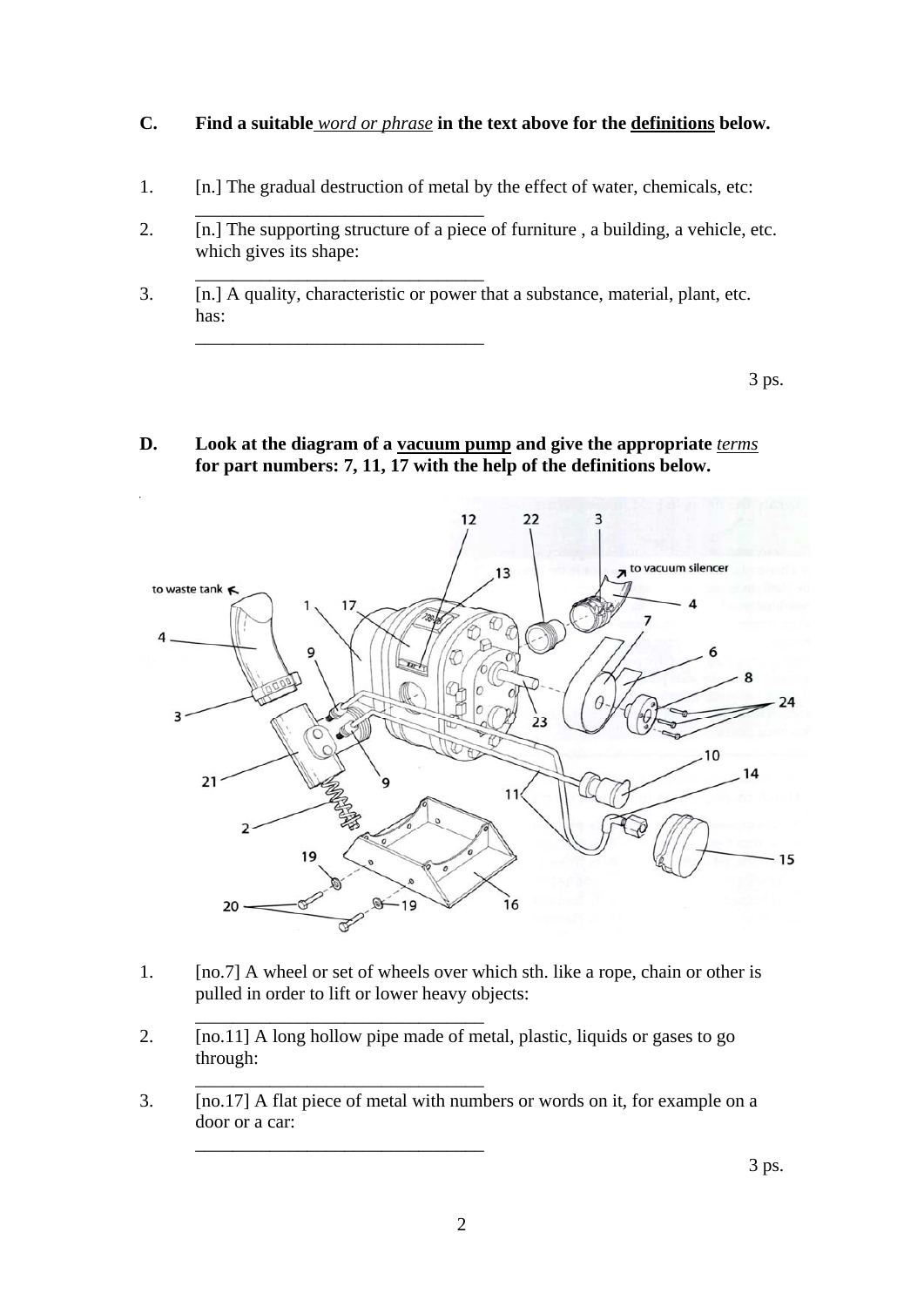**E. a) Select the appropriate expression from the list below to match with the following pictures and/or diagrams which indicate ways of objects or parts being** *attached or connected to* **one another. b**) Where necessary, add the missing *preposition*.

*is suspended is secured \_\_\_\_ brackets is clamped is supported \_\_\_\_ sth. is stacked is hammered is carved is housed is housed is is is tied is pivoted is pivoted is attached sth./is stuck is chained is attached sth./is stuck is bolted \_\_\_\_ a surface is hinged is hooked* 







1. \_\_\_\_\_\_\_\_\_\_\_\_\_\_\_\_\_\_\_\_\_\_\_\_\_\_\_\_\_\_\_\_\_\_\_\_



2. \_\_\_\_\_\_\_\_\_\_\_\_\_\_\_\_\_\_\_\_\_\_\_\_\_\_\_\_\_\_\_\_\_\_\_\_



3. \_\_\_\_\_\_\_\_\_\_\_\_\_\_\_\_\_\_\_\_\_\_\_\_\_\_\_\_\_\_\_\_\_\_\_\_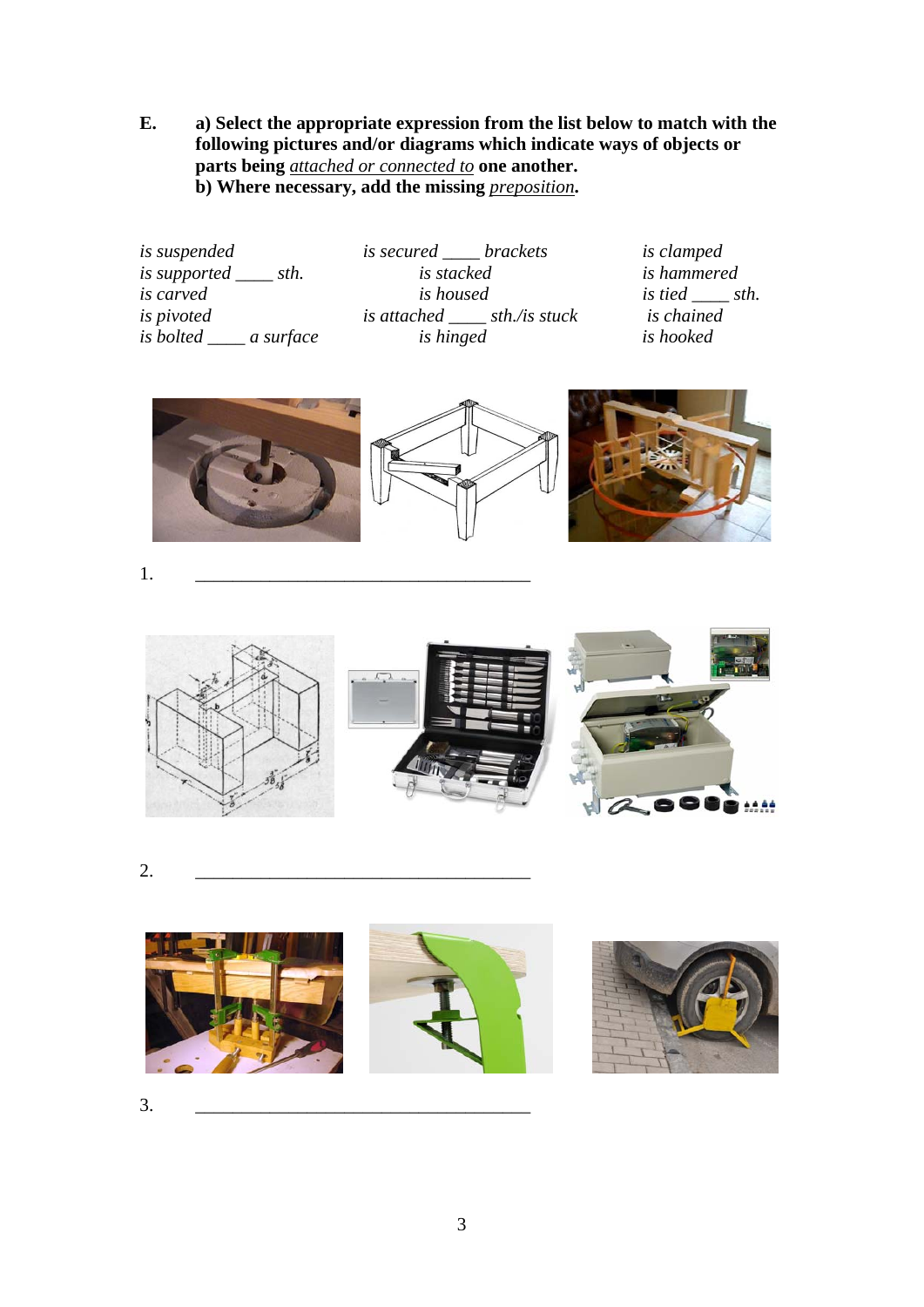

4. \_\_\_\_\_\_\_\_\_\_\_\_\_\_\_\_\_\_\_\_\_\_\_\_\_\_\_\_\_\_\_\_\_\_\_\_



**F. Give the** *appropriate term* **for each of the following definitions. They are**  all related to **colors**, their properties, etc. [The first letter is given.]

 $4 \text{ ps.}$ 

- 1. [n.] A small amount of a particular colour (e.g.: *The evening sky was deep pink, with ~s of purple and red in it*) :  $T$
- 2.  $[n]$  A variety or degree of colour; a particular type (of colour):  $S_\perp$
- 3. [n.] A natural substance that makes skin, hair, plants, etc. a particular colour (e.g.: *Melanin is the dark brown ~ of the hair, skin and eyes*):  $P$

 $3 \text{ ps.}$ 

# **G. Express the following** *numbers* **in words, according to what is indicated in brackets.**<br>**N.B.:** a)

**N.B.: a) if any of the numbers is expressed differently in** *British and American* **English, either would be acceptable provided you indicate which language you are using! b) for the** *Time***, give the conventional, analog way of telling it.** 

| [cardinal no.]  | 13.340.554 |  |
|-----------------|------------|--|
| [ordinal no.]   | $212^{th}$ |  |
| [bank acc. no.] | 826-110097 |  |

 $3 \text{ ps.}$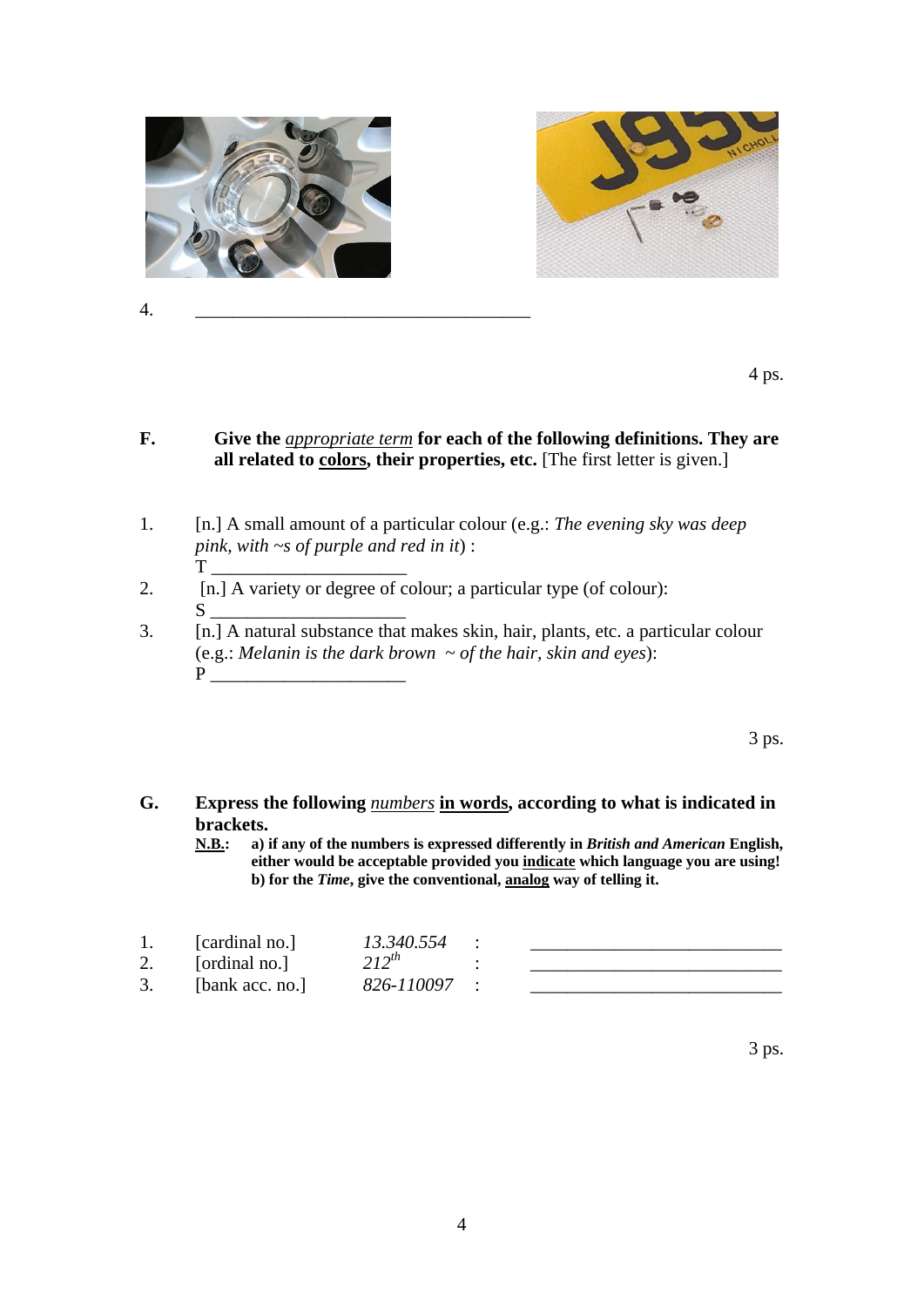#### **GRAMMAR**

**A. Below is a list of some adjectives which are commonly used to describe**  *materials***.** 

 **a) Select from the same list the adjective which best conveys the opposite meaning, where this is required.** 

 **b) Give the noun form used to describe each property, where this is required.** 

| <b>ADJECTIVE</b>    | ADJ./OPPOSITE | <b>NOUN/Property</b> |
|---------------------|---------------|----------------------|
|                     |               |                      |
| corrosion-resistant |               |                      |
| comfortable         |               |                      |
| flexible            | 1.            | 2.                   |
| hard                |               |                      |
| plastic             |               |                      |
| strong              |               |                      |
| rigid               |               |                      |
| aerodynamic         |               |                      |
| brittle             | 3.            | 4.                   |
| tough               |               |                      |
| elastic             |               | 5.                   |
| malleable           |               |                      |
| ductile             |               |                      |
| processed           |               |                      |
| soft                |               |                      |
| cast                |               |                      |
| raw                 |               |                      |
| adhesive            |               |                      |
| wear-resistant      |               | 6.                   |
| rough               |               |                      |

 $6 \text{ ps.}$ 

#### **B. Read the information below about the skateboard and make** *questions* **to which the following are the answers.**

#### *The Skateboard*

*The body of a skateboard is called a "deck". Plywood is the most common deck material used because it's light but strong. The front of the board is called the nose and the back is called the tail. The nose and tail are tilted up at a twenty degree angle. These help the skateboarder perform tricks.*